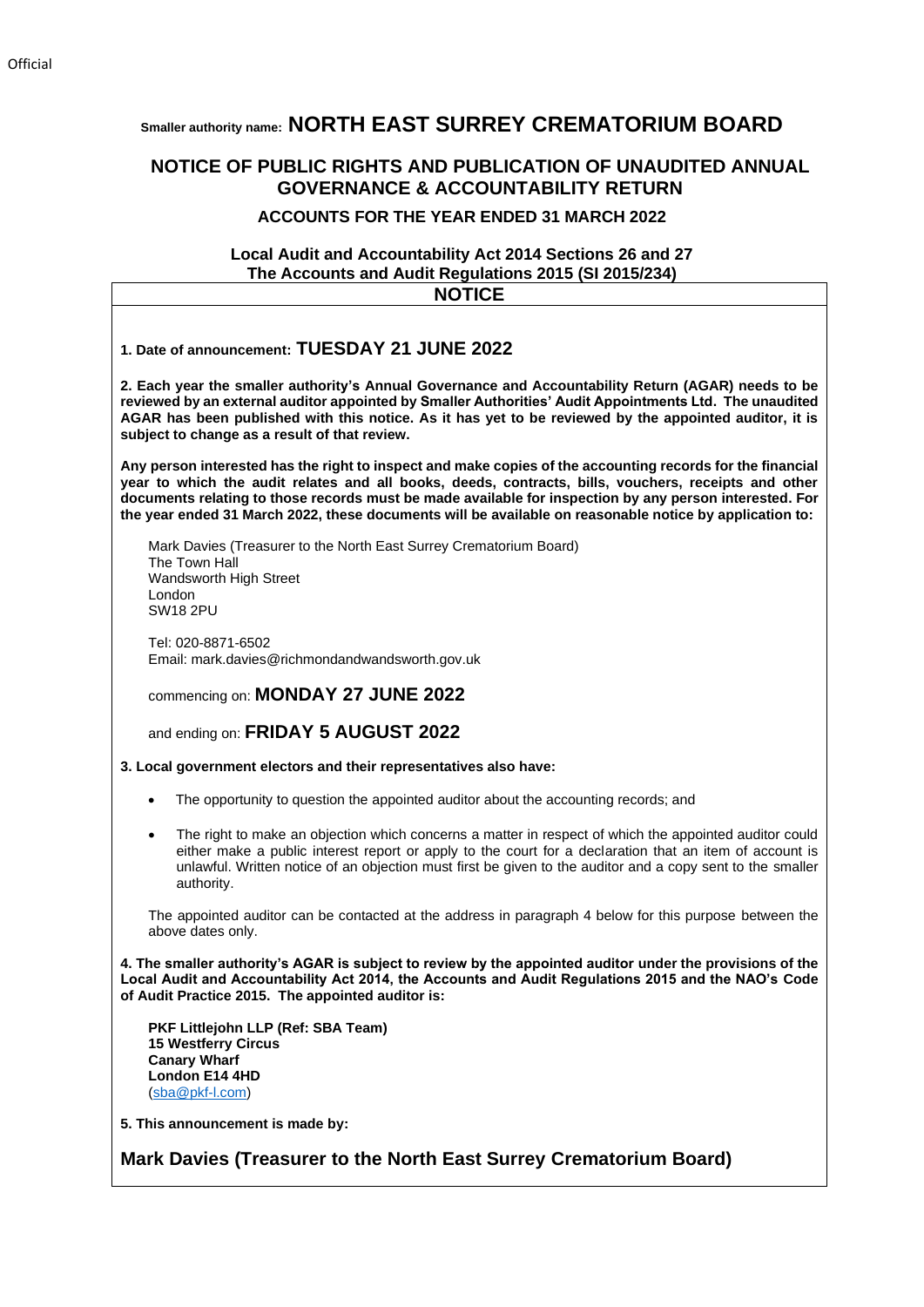### **LOCAL AUTHORITY ACCOUNTS: A SUMMARY OF YOUR RIGHTS**

#### **Please note that this summary applies to all relevant smaller authorities, including local councils, internal drainage boards and 'other' smaller authorities.**

#### **The basic position**

Th[e Local Audit and Accountability Act 2014](http://www.legislation.gov.uk/ukpga/2014/2/contents) (the Act) governs the work of auditors appointed to smaller authorities. This summary explains the provisions contained in Sections 26 and 27 of the Act. The Act and the [Accounts and Audit Regulations 2015](http://www.legislation.gov.uk/uksi/2015/234/contents/made) also cover the duties, responsibilities and rights of smaller authorities, other organisations and the public concerning the accounts being audited.

As a local elector, or an interested person, you have certain legal rights in respect of the accounting records of smaller authorities. As an interested person you can inspect accounting records and related documents. If you are a local government elector for the area to which the accounts relate you can also ask questions about the accounts and object to them. You do not have to pay directly for exercising your rights. However, any resulting costs incurred by the smaller authority form part of its running costs. Therefore, indirectly, local residents pay for the cost of you exercising your rights through their council tax.

#### **The right to inspect the accounting records**

Any interested person can inspect the accounting records, which includes but is not limited to local electors. You can inspect the accounting records for the financial year to which the audit relates and all books, deeds, contracts, bills, vouchers, receipts and other documents relating to those records. You can copy all, or part, of these records or documents. Your inspection must be about the accounts, or relate to an item in the accounts. You cannot, for example, inspect or copy documents unrelated to the accounts, or that include personal information (Section 26  $(6) - (10)$  of the Act explains what is meant by personal information). You cannot inspect information which is protected by commercial confidentiality. This is information which would prejudice commercial confidentiality if it was released to the public and there is not, set against this, a very strong reason in the public interest why it should nevertheless be disclosed.

When smaller authorities have finished preparing accounts for the financial year and approved them, they must publish them (including on a website). There must be a 30 working day period, called the 'period for the exercise of public rights', during which you can exercise your statutory right to inspect the accounting records. Smaller authorities must tell the public, including advertising this on their website, that the accounting records and related documents are available to inspect. By arrangement you will then have 30 working days to inspect and make copies of the accounting records. You may have to pay a copying charge. The 30 working day period must include a common period of inspection during which all smaller authorities' accounting records are available to inspect. This will be 1-14 July 2022 for 2021/22 accounts. The advertisement must set out the dates of the period for the exercise of public rights, how you can communicate to the smaller authority that you wish to inspect the accounting records and related documents, the name and address of the auditor, and the relevant legislation that governs the inspection of accounts and objections.

#### **The right to ask the auditor questions about the accounting records**

**You should first ask your smaller authority** about the accounting records, since they hold all the details. If you are a local elector, your right to ask questions of the external auditor is enshrined in law. However, while the auditor will answer your questions where possible, they are not always obliged to do so. For example, the question might be better answered by another organisation, require investigation beyond the auditor's remit, or involve disproportionate cost (which is borne by the local taxpayer). Give your smaller authority the opportunity first to explain anything in the accounting records that you are unsure about. If you are not satisfied with their explanation, you can question the external auditor about the accounting records.

The law limits the time available for you formally to ask questions. This must be done in the period for the exercise of public rights, so let the external auditor know your concern as soon as possible. The advertisement or notice that tells you the accounting records are available to inspect will also give the period for the exercise of public rights during which you may ask the auditor questions, which here